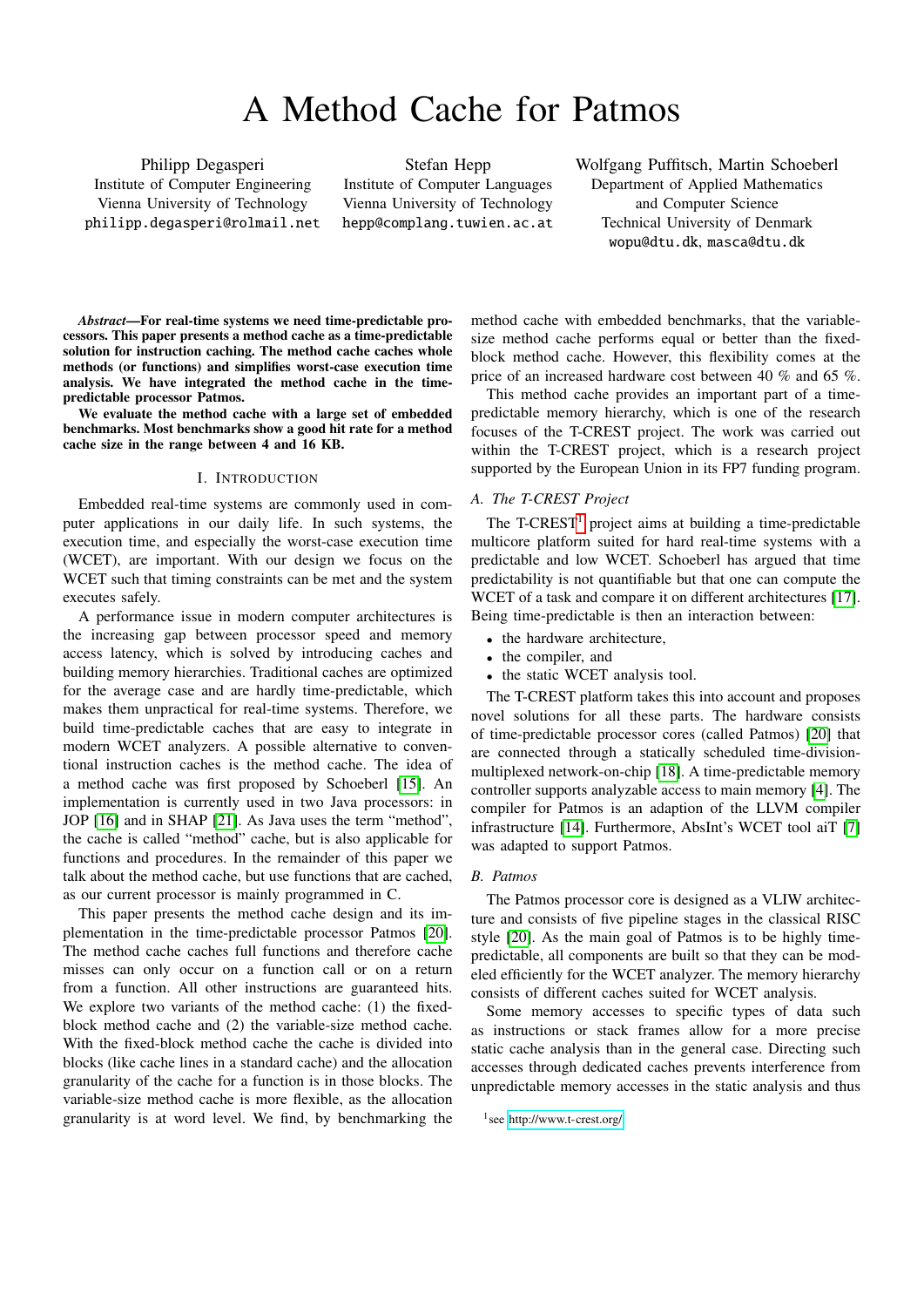improves the WCET analysis. The split cache architecture of Patmos supports stack-allocated data [\[1\]](#page-7-2) and heap-allocated data with two independent caches. For the instruction cache, the method cache, as presented in this paper, is used to achieve a time-predictable memory hierarchy.

The Patmos processor profits from the customized compiler support [\[14\]](#page-8-6). For example, the compiler splits oversized functions to fit them into the method cache. This is performed by a function splitter, which ensures a correct splitting of functions into smaller sub-functions.

# *C. Simulator*

At the start of the development of Patmos, a cycleaccurate software simulator was developed within the T-CREST project [\[3\]](#page-7-3). This simulator serves as the reference for the hardware implementation of Patmos, for the development of the compiler, and the porting of real-time operating systems. Furthermore, the simulator provides variants of caches and memory controller models and can thus be used for designspace exploration of caches.

Due to its focus on high-level simulation without modeling the underlying hardware in detail, architecture variations such as different method cache designs and spilling strategies can be quickly implemented. The simulator of Patmos thus serves well for quick evaluation of different design options.

# *D. Chisel*

We use Chisel [\[2\]](#page-7-4) for the implementation and simulation of the core design. Chisel was developed at the UC Berkeley and is a hardware-construction language, embedded in the programming language Scala. Consequently, Chisel allows the programmer to design efficient hardware components in a high level language. Scala, and therefore Chisel, are objectoriented and functional languages, enabling hardware design in an object-oriented way.

The Chisel back-end can generate both Verilog and C++ code. While Verilog is used to implement a design on an ASIC or FPGA, the C++ code implements a fast high-level simulation of the hardware and provides a test environment. We call the Chisel-generated C++ simulation the *emulator*, to distinguish it from the software-based simulator.

### *E. Contributions*

This paper presents the method cache design, a hardware implementation of the cache, and its integration into Patmos. Furthermore, the paper describes method cache variations, and compares them with respect to hardware resources and performance. A simulation model of the processor verifies the hardware results.

This paper is organized in six sections. Section [II](#page-1-0) presents related work. Section [III](#page-2-0) presents the basic idea of a method cache and variations of it. Section [IV](#page-2-1) presents the design and implementation of the method cache for Patmos. Section [V](#page-5-0) evaluates the proposed design and compares different method cache design. Section [VI](#page-7-5) concludes the paper.

# II. RELATED WORK

<span id="page-1-0"></span>A method cache with a first-in/first-out (FIFO) replacement strategy was first implemented and tested in the Java optimized processor (JOP) [\[16\]](#page-8-1). Within the JOP project, WCET analysis for the proposed method cache was studied in detail [\[19\]](#page-8-7). An IPET-based analysis and a variant using model checking are presented. The IPET analysis models the method cache FIFO replacement policy by bounding by the number of different blocks accessed during the execution of a given code region. If the method cache has the capacity to hold N blocks in the memory and a block is loaded to the cache, it stays there for at least N further cache misses and is therefore loaded at most once if at most N different cache blocks are accessed during an execution of a scope. The model-checking-based WCET analysis leads to tighter (between 2% and 7%) WCET bounds than the IPET-based WCET analysis [\[19\]](#page-8-7). However, the analysis runtime with model checking is prohibitively high.

Metzlaff et al. propose a dynamically managed instruction scratchpad (D-ISP) to increase the predictability of the processor architecture [\[9\]](#page-7-6). The instructions are loaded into the scratchpad memory at run-time, where the function start is used as a "reload point". The D-ISP loads whole functions and is therefore similar to a method cache.

A hardware implementation of the D-ISP and an evaluation of its average-case performance is presented in [\[8\]](#page-7-7). The evaluation compares the D-ISP to a conventional direct-mapped cache and a statically managed instruction scratchpad, using three different benchmark suites. Results show that the D-ISP performs slightly worse than a conventional instruction cache but better than a static scratchpad.

Metzlaff and Ungerer present a comparison between different replacement strategies for the D-ISP with regard to the WCET [\[10\]](#page-7-8). FIFO-replacement, LRU-replacement, and stack replacement policies are compared. Timing analysis results show that the stack and LRU replacement perform better than FIFO, although the stack approach lacks performance when the scratchpad size increases.

An extension of the analysis of the D-ISP is presented by Metzlaff and Ungerer in [\[11\]](#page-8-8). The work compares different onchip memory allocation strategies with regard to their WCET properties. An instruction cache (fully associative with LRU replacement) is compared to a statically allocated instruction scratchpad and a D-ISP. The evaluation shows a better WCET estimation for the D-ISP compared to the other solutions, especially with an increasing size of the on-chip memory. One major benefit is that the D-ISP avoids interference from unpredictable off-chip memory accesses. Therefore better memory access times can be assumed in the analysis. The paper also evaluates different off-chip memory latencies. An increasing memory latency favors the D-ISP compared to the other approaches.

Preußer et al. propose a stack-oriented variant of a method cache [\[13\]](#page-8-9) for the SHAP processor [\[21\]](#page-8-2). Results show that the stack-oriented allocation policy provides average-case performance similar to a method cache using FIFO replacement.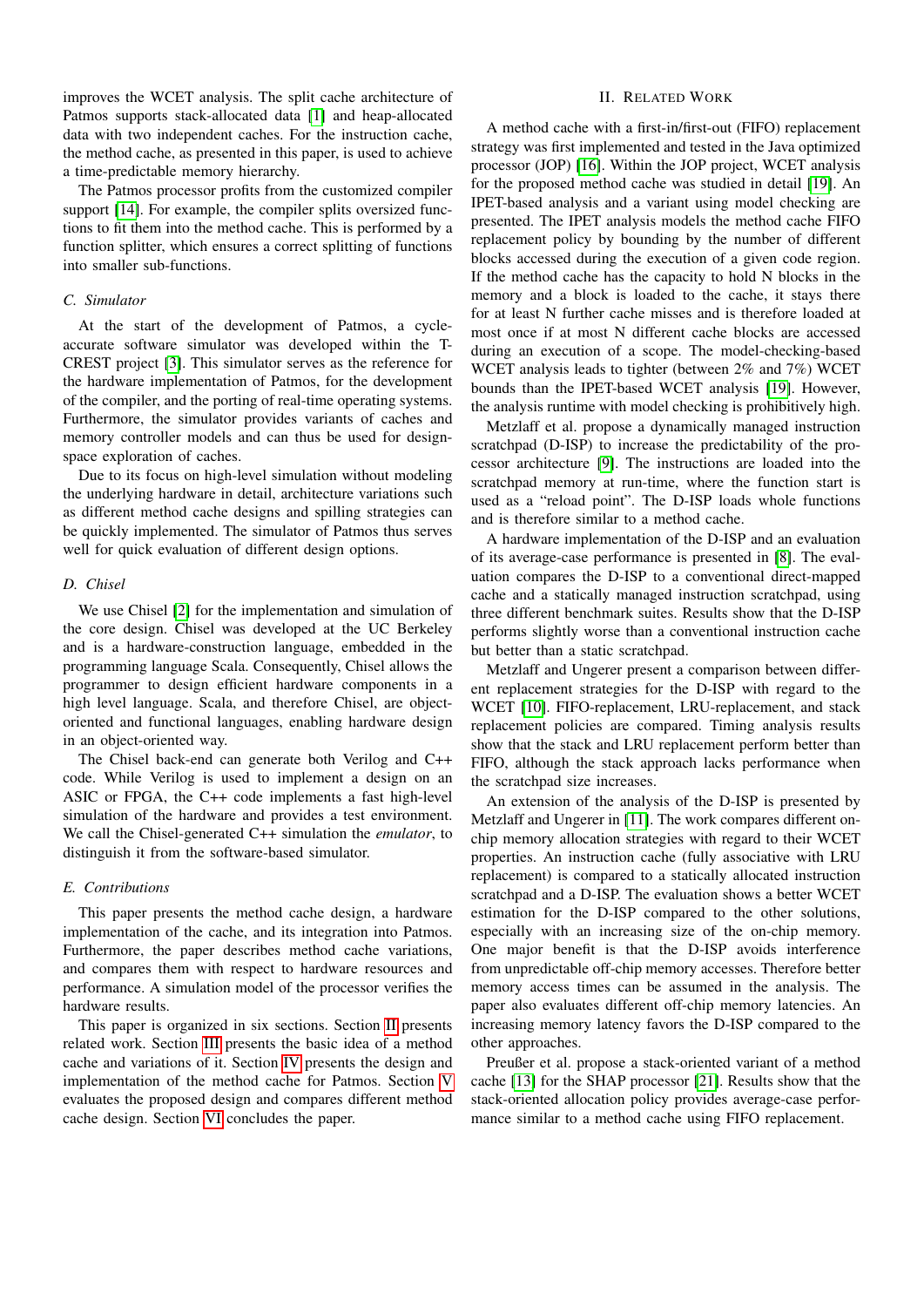# III. THE METHOD CACHE AND VARIATIONS

<span id="page-2-0"></span>A method cache is organized to cache full functions [\[15\]](#page-8-0). The concept was originally developed for JOP [\[16\]](#page-8-1), which executes Java bytecode. As Java uses the term "method", the cache is called "method" cache, but is also applicable for functions and procedures.

A function may be loaded into the cache on a call and on a return when the caller has been evicted from the cache. On a call, the cache checks whether the called function is in the cache. If it is a miss, the function is loaded into the cache. On a return, the caller is checked and loaded on a miss. The advantage is that all other instructions are guaranteed hits and can be ignored by the cache analysis. Only the call tree needs to be considered to analyze cache hits and misses. Furthermore, cache entries never conflict due to their addresses in the method cache, eliminating the need for code placement optimizations.

In this paper we present two variants of the method cache: (1) the fixed-block method cache and (2) the variable-size method cache.

The basic organization of the fixed-block method cache is a local memory that is divided into blocks. A loaded function can span multiple blocks, but the function needs to be loaded into contiguous blocks. This organization allows two replacement policies: (1) first-in/first-out (FIFO), which works like a ring buffer, and (2) a stack-oriented replacement where the allocation of blocks follows the same regime as the allocation of stack frames. However, the stack-oriented replacement leads to conflicts for functions at the same depth in the call tree. This conflict results in continuous replacement of functions when called in a loop.

For a fixed-block method cache, a tag entry is associated with each block. The entry for the first block of the function contains the tag entry (address of the function in the memory). The tags for other blocks of the function are cleared on a function load. With FIFO replacement, this mechanism automatically removes the tag entry of a function when the first block of a function is overwritten by a newly loaded function.

A variation of the method cache is to decouple the tag memory organization from cache blocks. This allows to reduce the block size to single instruction words and to use every tag memory entry for a different function. We call this organization variable-size method cache. The D-ISP is organized in a similar way [\[8\]](#page-7-7), [\[9\]](#page-7-6). With this variant, the tag memory also contains the position of the function in the cache and the size of the function. The number of tag entries limits the number of functions that can be in the cache at the same time.

With a variable-size method cache, the cache memory is better utilized, because functions are loaded back to back. Only a single area in the memory remains that might be unused. For the fixed-block method cache, each loaded function has one block that might contain unused space.

A function is always loaded into the cache as a whole. Therefore, functions must not exceed the cache size. The Patmos compiler ensures this property by splitting large functions into smaller functions.

# <span id="page-2-1"></span>IV. METHOD CACHE DESIGN AND IMPLEMENTATION

Figure [1](#page-3-0) gives an overview of the method cache structure. The figure shows the interaction between the pipeline stages of the processor and the sub-components of the method cache. Furthermore, the external memory (in our implementation an SSRAM) is shown as main memory, the source for function loads. Patmos fetches instructions in the fetch stage, while it detects misses and stalls the pipeline in the memory stage. Detecting all possible misses in the same pipeline stage has the benefit that only one miss is outstanding. If two instructions can miss in different stages, the WCET analysis might sometimes need to be conservative and assume a longer latency for an instruction cache miss due to a concurrent data cache miss.

The method cache acts in parallel to the processor pipeline. The on-chip memory that contains instructions is conceptually located in parallel to the fetch stage, while the hit detection is in parallel to the execute stage. The pipeline is stalled from an instruction in the memory stage. If a function has to be loaded from external memory into the cache, the processor pipeline is stalled by the memory transfer unit, which is shown as a finite state machine (FSM) in the figure.

# *A. Relative Addressing*

Loading full functions on a cache miss enables relative addressing within the cache. The relative address is calculated after each call or return. If a new function is called, the program counter is set to the position of the function in the on-chip memory, relative to the on-chip memory's base address. This relative addressing simplifies the hardware implementation, because there is no need to translate between the absolute address of an instruction and its location in the on-chip memory.

When returning to a function, the method cache needs the function's base address to perform hit detection and load the function into the on-chip memory on a miss. Furthermore, the instruction to return to must be identified. For this purpose we use the offset of the return location relative to the function's base address. The value of the program counter after a return is then the function's position in the on-chip memory plus this offset.

### *B. Hardware Implementation*

We have implemented the method cache in Chisel [\[2\]](#page-7-4), an object-oriented hardware-construction language. Therefore, hardware components are class instances.

The main class MCache serves as a top-level component and instantiates and interconnects all sub-components of the method cache. Furthermore, MCache contains the interface to the Patmos processor pipeline. The following sub-components implement the method cache:

- MCacheMem implements the on-chip memory,
- MCacheRepl implements the underlying replacement strategy, and
- MCacheCtrl implements the state machine, which controls the transfer from external memory.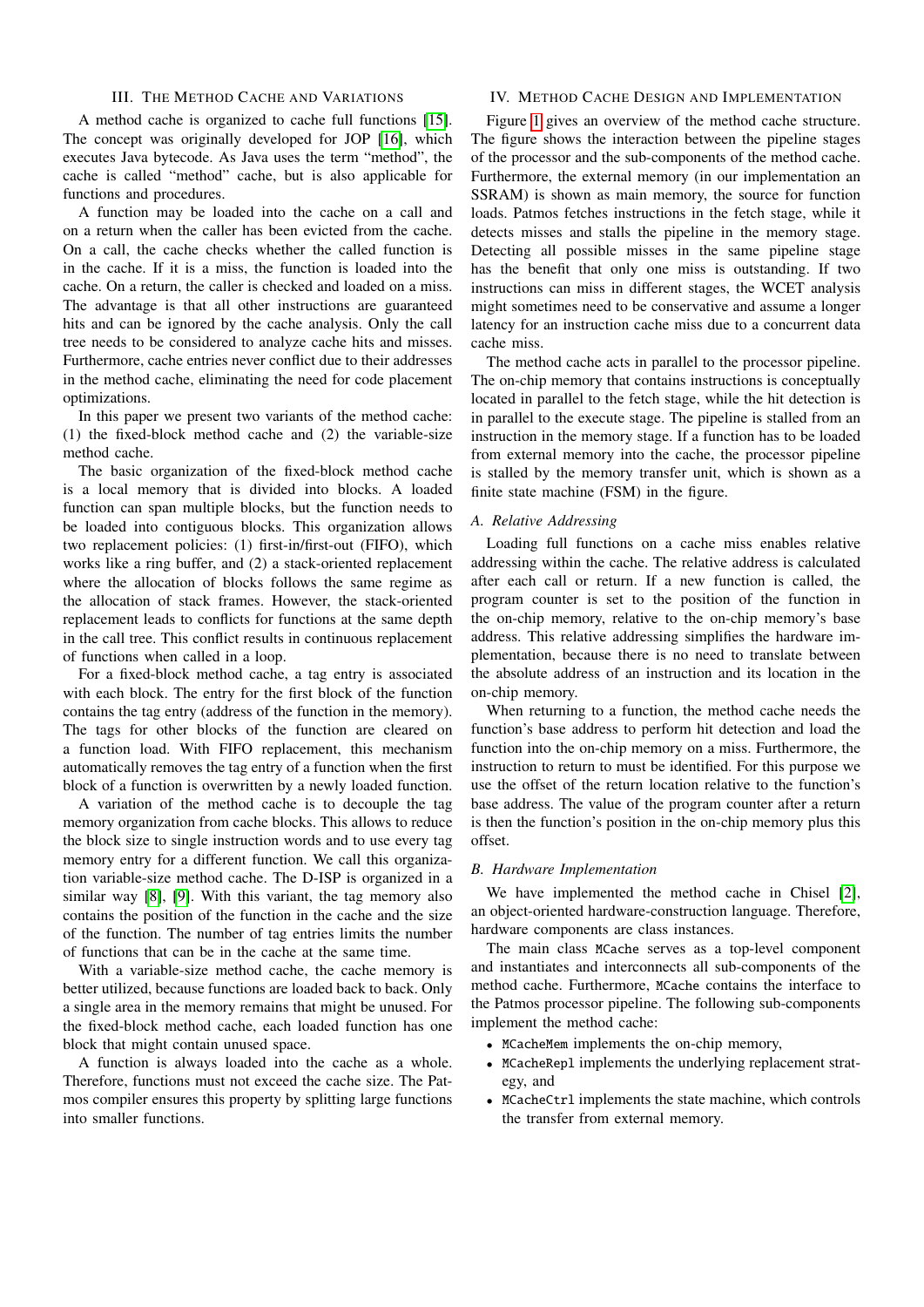

<span id="page-3-0"></span>Fig. 1. The method cache and the relation to the processor pipeline and the external memory

The MCacheMem component implements on-chip memory, which stores the instructions of the cached functions. The implementation considers the underlying dual-issue pipeline, which fetches one or two instructions in every clock cycle. Therefore, the on-chip memory is split into two memories: the "even" or the "odd" memory for even and odd addresses. This memory structure allows to fetch two instruction words concurrently, even if they are not aligned to a double-word boundary.

The MCacheRepl component implements the replacement strategy for the method cache. Since different strategies can be used for function replacement, we propose different classes for the individual replacement policies. Each loaded function has an entry in the tag memory. A function is identified inside the tag memory by the base address (i.e., the start address of the function), which is provided on calls and returns.

Furthermore, the MCacheRepl component performs the hit/miss detection when a call or return instruction is executed. The entries of the tag field memory have to be searched for a valid address. If a hit is detected, the position of the function in the cache is used to compute the new program counter. A miss leads to a stall of the pipeline and the component waits until the function is loaded into the cache. When a function is loaded, the update of the tag field is signalized by the update\_tag signal from the control unit. The base address is then written to the tag field at the replaced index. An additional state machine handles the invalidation of tag fields for functions that are overwritten by the new function.

The method cache is also responsible for calculating a new relative address on every call or return. This is done by the MCacheRepl component, which calculates the new program counter using the base address from the execute stage and the position of the function in the cache. After the call or return is executed, the value is provided to the fetch stage and the execution continues with the updated program counter.

The MCacheCtrl component implements the transfer from the external memory to the on-chip cache memory. A finite state machine (FSM) handles the correct sequence of communication between the external memory controller and the method cache. As long as the replacement unit reports a hit, the controller stays idle. A miss causes the unit to load the requested function from the connected external memory. A subset of the OCP protocol [\[12\]](#page-8-10) is used as an interface between the method cache and the memory controller.

The first state of the FSM requests the size of the function, which is located immediately before a function's instructions. The OCP protocol allows burst reads from addresses that are aligned to the bust size. Therefore, the function size is not always the first word in the received burst. As soon as the size is loaded, subsequent words are written to the on-chip memory through the MCacheRepl component. The transfer state requests new burst reads until the function is fully loaded into the cache. The processor pipeline is stalled during the whole transaction and resumes execution when the function is loaded.

### *C. Method Cache Variations*

We have implemented two variants of the method cache: (1) the version with fixed block sizes, similar to the original JOP method cache, and (2) a version with variable-size method allocation. Both variations use a FIFO replacement strategy.

*1) Fixed-Block Method Cache:* A simple implementation of a replacement strategy for the method cache is to use FIFO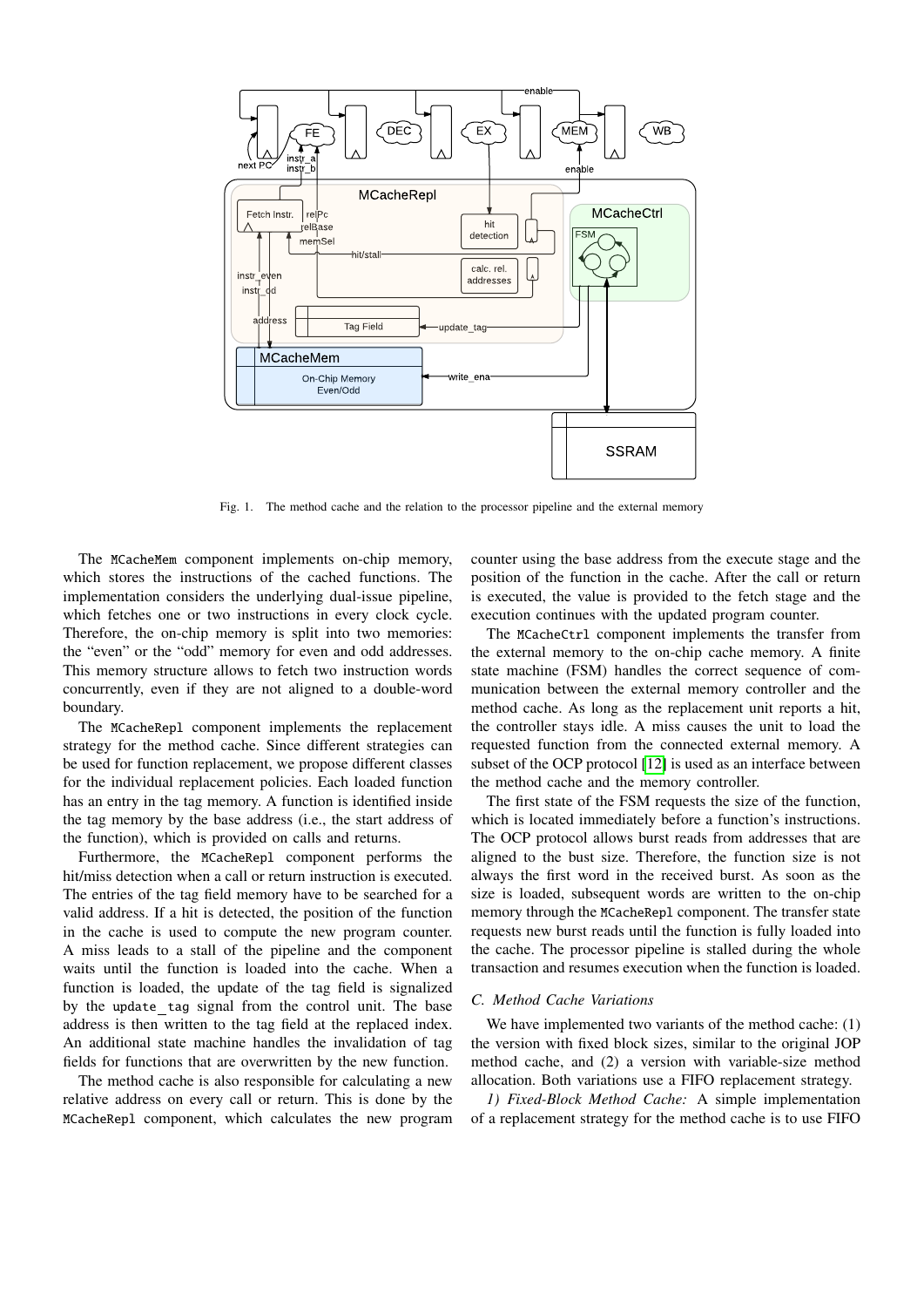

<span id="page-4-0"></span>Fig. 2. Fixed-block method cache with FIFO replacement

replacement when a new function has to be moved to the cache. According to the FIFO policy, the new function replaces the oldest entry in the cache. In practice, the implementation requires only a pointer to the next block to be replaced. The cache operates like a ring buffer and starts again at the head when the pointer overruns the cache size. The update of the replace position can be described by the following formula:

# $NewPos = (OldPos + \# UsedBlocks \times BlockSize)$ mod M\$Size

The on-chip memory used for the cache is divided into blocks with a fixed size. The tag memory has one entry for each block. Therefore, the maximum number of cached functions is limited by the number of blocks. In our implementation we allow a function to span several blocks. In case a function uses more than one block, the associated function tag is stored in the first block. All tag fields of the additional blocks are invalidated, since the old functions are overwritten by the new content.

Figure [2](#page-4-0) shows an example of a fixed-block method cache and the associated tag field where FIFO replacement is applied to fixed blocks. The cache in this example is 4 KB large and consists of eight blocks, each being 512 bytes large. The method cache is already filled with four functions (a) where the values in parentheses state the occupancy of each block. Consider a call that calls function F5, which requires three consecutive blocks. The code for F5 replaces all of F1 and part of the code of F2 (b); the tag for F1 is overwritten with the tag for F5. The tag field for F2 must be invalidated, since only a fragment of the function remains in the cache. This depicts a drawback of a block arrangement. The cache is never fully utilized and the function allocation is limited by a fixed block structure. Therefore, a good tradeoff between cache size, block size and maximal function size has to be chosen. We explore different cache configurations in the evaluation section.

*2) Variable-Size Method Cache:* A basic problem of the replacement with fixed blocks is the waste of memory in





<span id="page-4-1"></span>(b) F5 fills free space and replaces F1

Fig. 3. Variable-size method cache with FIFO replacement

blocks which are not fully filled. This problem arises especially when the function sizes vary greatly and the cache could hold more function tags but is limited by functions wasting unused space in the memory. A solution is to build a more flexible cache structure in which functions are not stored into blocks of a predefined size, but are allocated variably in the cache memory. We still use a FIFO replacement strategy, but in order to provide a tight arrangement of the functions in the cache we place them back-to-back. A function can be located at any address in the cache with the restriction of a double word address alignment. In a similar way to a fixedblock replacement, the cache operates like a ring buffer and an overflowing function rolls over the ending and starting address of the memory. The new replace position is updated as follows:

### $NewPos = (OldPos + FunctionSize) \text{ mod } M\$Size$

In a fixed-block method cache, positions in on-chip memory are implicitly tied to particular entries in the tag memory. In contrast, a variable-size method cache has to explicitly store a function's position in the on-chip memory. Furthermore, we have to keep track of the currently available space in the cache and the function sizes. If a function is replaced in the cache, the size is freed for the new function. A pointer is used to track the tag field that is going to be replaced next. If a function requires more space than actually allocated by the replaced function, further functions have to be overwritten and their tag fields have to be invalidated. This is done by a second state machine that sequentially invalidates all further address tags until enough space is available. As the functions have to be loaded into the cache as a whole, a gap of free space between the end of the loaded function and the function to be replaced next will probably arise. This free space is tracked and integrated into the calculation of the available space for the next replacement.

Figure [3](#page-4-1) shows an example of a variable-size method cache. The cache is 4 KB large and its tag memory can hold up to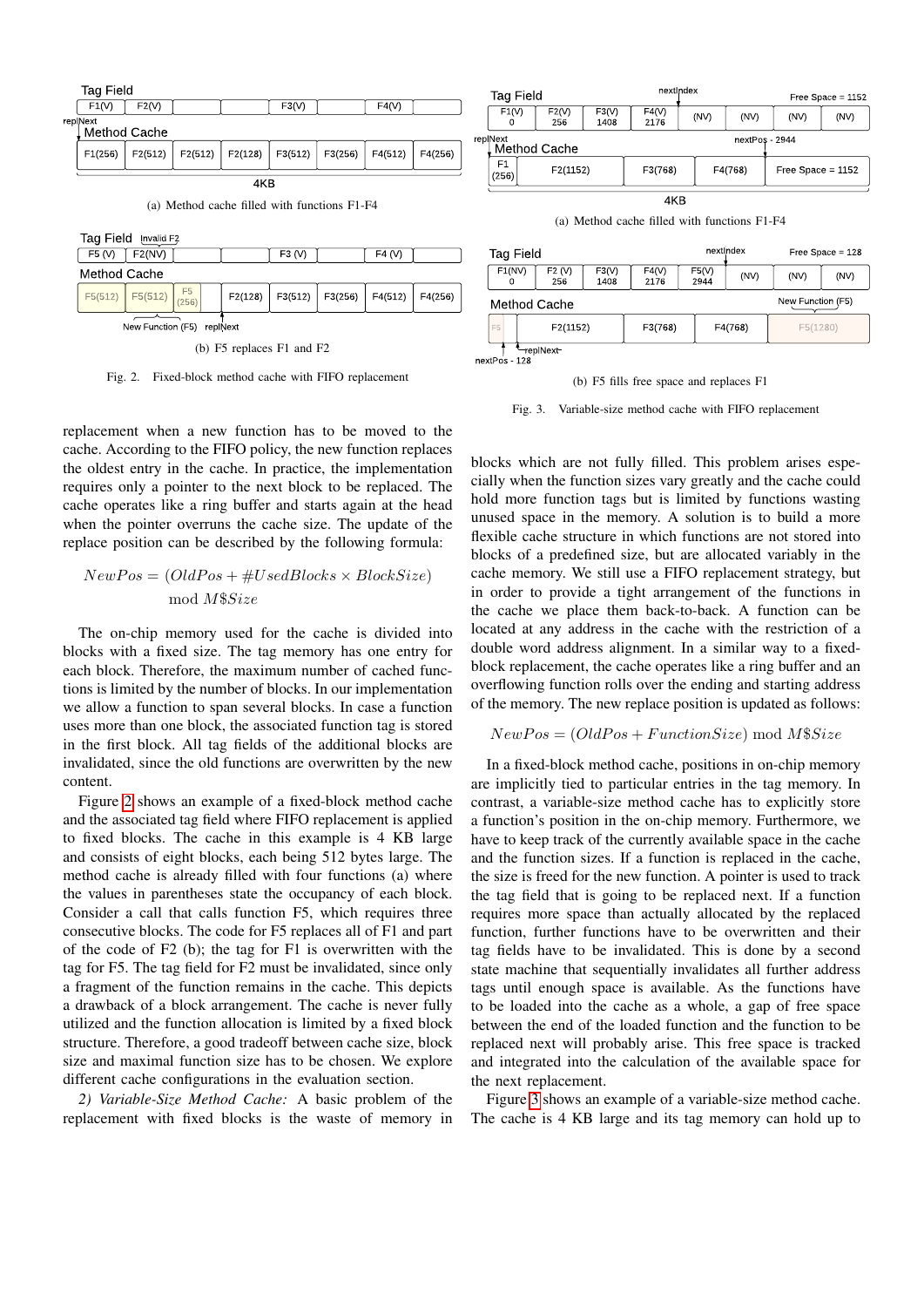<span id="page-5-1"></span>TABLE I HARDWARE COSTS OF A 4 KB METHOD CACHE IN LOGIC CELLS

| # functions | $LC$ $(V)$ | $LC$ (F) |
|-------------|------------|----------|
| 4           | 1098       | 886      |
| 8           | 1445       | 1054     |
| 16          | 2083       | 1369     |
| 32          | 3381       | 2025     |

eight references to functions. As in the example in Figure [2,](#page-4-0) four functions, F1 to F4, are already loaded into the cache (a). In contrast to the example in Figure [2,](#page-4-0) the cache still has a free space of 1152 bytes without replacing currently loaded functions. An invocation of function F5 fills another tag field and recalculates the free space (b). Since the function size overflows the current free space, the next function in the FIFO buffer (signalized by the *replNext* pointer) is invalidated and replaced by the new instruction code. This example points out the advantage of a variable-sized block compared to the scenario in Figure [2,](#page-4-0) where two functions in the cache have to be replaced.

### *D. Hardware Cost*

Table [I](#page-5-1) shows the hardware cost for the variable-size method cache (V) and the fixed-block method cache (F) for a 4 KB method cache for different number of functions/blocks. The table shows the number of logic cells (LC), the basic building blocks in an FPGA, for the method cache. Additionally 4 KB of on-chip memory is needed. We see that the resource consumption increases considerably with the number of functions handled. This is expected as the hardware implements a fully associative lookup structure for the tag memory.

The variable-size method cache needs additional tag memory to store the current position of a function in the cache and the size of the function. This explains the higher hardware costs compared to a fixed-block method cache.

To set these numbers in context, a dual issue Patmos, including the method cache and a memory controller, consumes 12426 LCs and 20 KB of on-chip memory. The dual-issue pipeline of Patmos alone consumes 9155 LCs and a singleissue pipeline of Patmos 3317 LCs. The dual-issue pipeline is larger because it uses dedicated registers for the register file and supports full forwarding between the two pipelines.

### V. EVALUATION

<span id="page-5-0"></span>We evaluate the proposed method cache with embedded benchmarks from the Mälardalen benchmark suite [\[5\]](#page-7-9) and from the MiBench benchmark suite [\[6\]](#page-7-10), with different hardware settings, and with variations in the compiler settings. The Patmos processor was configured as follows: (1) 80 MHz clock frequency, (2) dual issue pipeline, (3) 4 KB direct-mapped data cache, (4) two 2 KB data and instruction scratch pad memories, (5) a small boot ROM, and (6) the method cache with varying sizes and function counts.

The target board is the Altera DE2-70 development board, which contains a low-cost Altera Cyclone II EP2C70 FPGA.

The external main memory is a synchronous SRAM of 2 MB with a 32-bit data bus. The memory controller accesses the external memory with bursts of four 32-bit words. The latency for the first read is three clock cycles. Therefore, reading 16 bytes takes seven clock cycles.

### *A. Evaluation Methodology*

We have three evaluation platforms available: (1) the processor executing in real hardware (in an FPGA), (2) the emulator generated from the Chisel hardware description, and (3) the software simulator for Patmos. Each of those platforms has different properties in usage and confidence in the results.

The processor executing in an FPGA is the platform that delivers the exact results, as this is the current target device. However, getting performance data out of the hardware is cumbersome. To check results, we added counters for cache hits, cache misses, and execution cycles to the processor. These counters are connected to LEDs on the FPGA board. With this setup we compared the output of the hardware with the output of the emulator in 10 different configurations. The results in the hardware were equal with the results in the emulator, which confirms that there are no unexpected side-effects of the simplified boot procedure in the emulator. Therefore, we continue our evaluation with the emulator.

The emulator is generated from the same hardware description as the hardware and is therefore cycle accurate. The emulator is generated C++ code and easy to instrument for measurements. Therefore, we use it extensively for the evaluation. However, each cache configuration requires regeneration and recompilation of the emulator. Therefore, we also use the simulator for the evaluation.

The simulator of Patmos is a cycle-accurate C++ implementation of Patmos. This software simulator is highly configurable (e.g., cache sizes, external memory latencies) and delivers detailed simulation results (e.g., execution time and cache hits/misses, but also profiling information, cache utilization and method cache size requests). Therefore, it is convenient for detailed explorations of the method cache. However, the software simulator is only a model of the real platform. In order to prevent any deviation of the behavior of the simulator from the hardware implementation, we use the emulator and the simulator together to validate the results.

# *B. Function Inlining and Splitting*

Our compiler performs function inlining, which not only has the advantage of removing call overheads and enabling further optimization opportunities, it can also eliminate small functions which would otherwise occupy space in the tag memory and thus cause the cache to evict functions, even if the method cache size is not full.

The Patmos compiler also splits functions into smaller subfunctions. The first task of this special compiler optimisation is to ensure that all sub-functions fit into the cache. The second task is to reduce the amount of code that is loaded into the cache but not executed, which is done by extracting some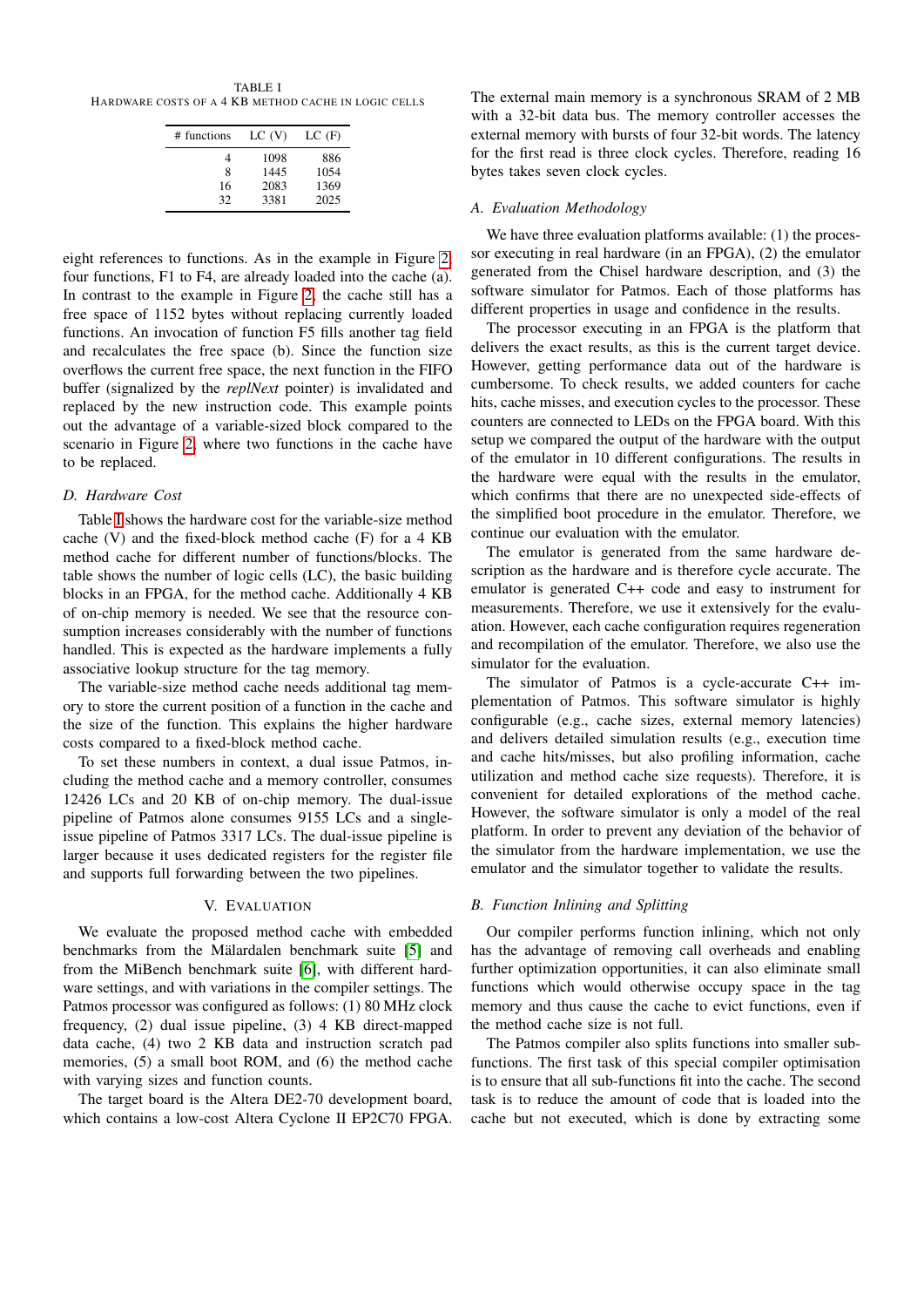<span id="page-6-0"></span>TABLE II HIT RATE FOR THE fft1 BENCHMARK IN DIFFERENT CACHE VARIATIONS AND CONFIGURATIONS

| Size  | <b>Functions</b> | Hit rate $(V)$ | Hit rate $(F)$ |
|-------|------------------|----------------|----------------|
| 1 KB  | 8                | 13.58 %        | 12.47%         |
| 1 KB  | 16               | $13.58\%$      | 13.54%         |
| 1 KB  | 32               | $13.58\%$      | 13.54%         |
| 4 KB  | 8                | 18.89 %        | 18.89 %        |
| 4 KB  | 16               | 37.59 $%$      | 35.49 %        |
| 4 KB  | 32               | 47.57%         | 37.90 %        |
| 8 KB  | 8                | 18.89 %        | 18.89 %        |
| 8 KB  | 16               | 37.59 $%$      | 35.98 %        |
| 8 KB  | 32               | 83.71 %        | 53.15 %        |
| 16 KB | 8                | 18.89 %        | 18.89 %        |
| 16 KB | 16               | 37.59 $%$      | 37.59 %        |
| 16 KB | 32               | 83.71 %        | 73.19 %        |
| 32 KB | 8                | 18.89 %        | 18.89 %        |
| 32 KB | 16               | 37.59%         | 37.59 %        |
| 32 KB | 32               | 83.71 %        | 83.71 %        |

of the conditionally executed code into separate sub-functions that are only loaded into the cache when needed.

The current function splitter implements a simple heuristic to optimize the sub-functions. In future work we will improve the function splitter to also take the maximum number of functions that can be in the method cache into account.

# *C. Performance*

For comparing individual features we picked the fft1 benchmark. This benchmark performs forward and backward FFT in floating point. As Patmos does not contain a floating point unit, this benchmark uses the software floating point library. The fft1 benchmark consists of 14 functions (including floating point library functions) that are executed, whose sizes vary between 72 bytes and 2.3 KB, amounting to a total of 10.6 KB of code. The default compiler setup splits the program into 48 sub-functions of an average size below 256 bytes.

*1) Variable-Size versus Fixed-Block Method Cache:* Table [II](#page-6-0) compares the variable-size method cache (V) with the fixed-block method cache (F) for different sizes and different maximum numbers of functions. The compiler was set to split the functions into a maximum of 256 bytes. The table shows hit rates for the caches.

With a 1 KB method cache, the limit is the method cache size, as the hit rate does not change with the number of maximum functions. However, from 8 KB up to 32 KB the hit rate does not change with the cache size, but with the number of allowed functions. In this case the hit rate is limited by the maximum number of functions that can be cached. For 8 KB and 16 KB configurations, we can notice a significant difference between the variable-size and the fixedblock method cache. The variable-size method cache provides a higher hit rate than the fixed-block method cache.

*2) Compiler Settings:* Table [III](#page-6-1) and Table [IV](#page-6-2) show the impact of function-splitting for different cache configurations for the variable-size method cache. Besides the hit numbers, the tables show the number of method cache stall cycles, the utilization of the loaded code, and the maximum number of

<span id="page-6-1"></span>TABLE III HIT RATE FOR THE **FFT<sup>1</sup> BENCHMARK IN DIFFERENT CACHE** CONFIGURATIONS WITH PREFERRED FUNCTION SIZE OF 1 KB

| Size | <b>Functions</b> | Hit rate | Stall cycles | Utilization | Max. m. |
|------|------------------|----------|--------------|-------------|---------|
| 4 K  | 8                | 40.07%   | 201775       | 47.72 %     | 8       |
| 4 K  | 16               | 41.92 %  | 192920       | 49.77 %     | 13      |
| 4 K  | 32               | 41.92 %  | 192920       | 49.77 %     | 13      |
| 8 K  | 8                | 40.42%   | 199969       | 48.13 %     | 8       |
| 8 K  | 16               | 53.18%   | 143584       | 55.69 %     | 16      |
| 8 K  | 32               | 98.50 %  | 3738         | 74.54 %     | 25      |
| 16 K | 8                | 40.42%   | 199969       | 48.13 %     | 8       |
| 16 K | 16               | 53.18%   | 143584       | 55.69 %     | 16      |
| 16 K | 32               | 98.50 %  | 3738         | 74.54 %     | 27      |
| 32 K | 8                | 40.42%   | 199969       | 48.13 %     | 8       |
| 32 K | 16               | 53.18 %  | 143584       | 55.69 %     | 16      |
| 32 K | 32               | 98.50 %  | 3738         | 74.54 %     | 27      |

<span id="page-6-2"></span>TABLE IV HIT RATE FOR THE fft1 BENCHMARK IN DIFFERENT CACHE CONFIGURATIONS WITH PREFERRED FUNCTION SIZE OF 256 B

| <b>Size</b> | <b>Functions</b> | Hit rate  | Stall cycles | Utilization | Max. m. |
|-------------|------------------|-----------|--------------|-------------|---------|
| 4 K         | 8                | 18.81 %   | 156933       | 74.34 %     | 8       |
| 4 K         | 16               | $37.55\%$ | 122150       | 81.15%      | 16      |
| 4 K         | 32               | 47.57%    | 102620       | 82.97%      | 30      |
| 8 K         | 8                | 18.81 %   | 156933       | 74.34 %     | 8       |
| 8 K         | 16               | $37.55\%$ | 122150       | 81.15%      | 16      |
| 8 K         | 32               | 83.84 %   | 30646        | 84.96%      | 32      |
| 16 K        | 8                | 18.81 %   | 156933       | 74.34 %     | 8       |
| 16 K        | 16               | $37.55\%$ | 122150       | $81.15\%$   | 16      |
| 16 K        | 32               | 83.84 %   | 30646        | 84.96%      | 32      |
| 32 K        | 8                | 18.81 %   | 156933       | 74.34 %     | 8       |
| 32 K        | 16               | 37.55 %   | 122150       | $81.15\%$   | 16      |
| 32 K        | 32               | 83.84 %   | 30646        | 84.96 %     | 32      |

functions that are active at the same time in the cache. The utilization is the ratio of executed instructions and the number of instructions in a function, i.e., a higher utilization means more of the loaded instructions are actually executed.

Table [III](#page-6-1) shows the results with a compiler setting that splits code into sub-functions of up to 1 KB. Table [IV](#page-6-2) shows the results for the default setting of splitting into 256 byte sub-functions. With bigger sub-functions the hit rate increases since the application is split into only 27 sub-functions instead of 48 sub-functions as in the default setup, and larger subfunctions are more likely to be reused. Furthermore, cache configurations with up to 32 functions and at least 8 KB of cache size can cache all required sub-functions simultaneously in the cache, i.e., each sub-function is only missed once and we observe a huge drop in the number of stall cycles.

In Table [IV](#page-6-2) we observe lower hit rates for a larger number of smaller sub-functions. However, the stall cycles, and thus the performance of the cache, improves in most cases over the previous setup. Smaller sub-functions are less likely to contain code that is loaded into the cache but not executed, which is also reflected by a higher utilization rate. The downside of smaller sub-functions is that even with 32 functions, cache entries are evicted from the cache even if there is space left in the method cache, as 32 sub-functions of an average size of less than 256 bytes take up at most 8 KB of cache. We can observe this in Table [IV,](#page-6-2) where for 32 functions, increasing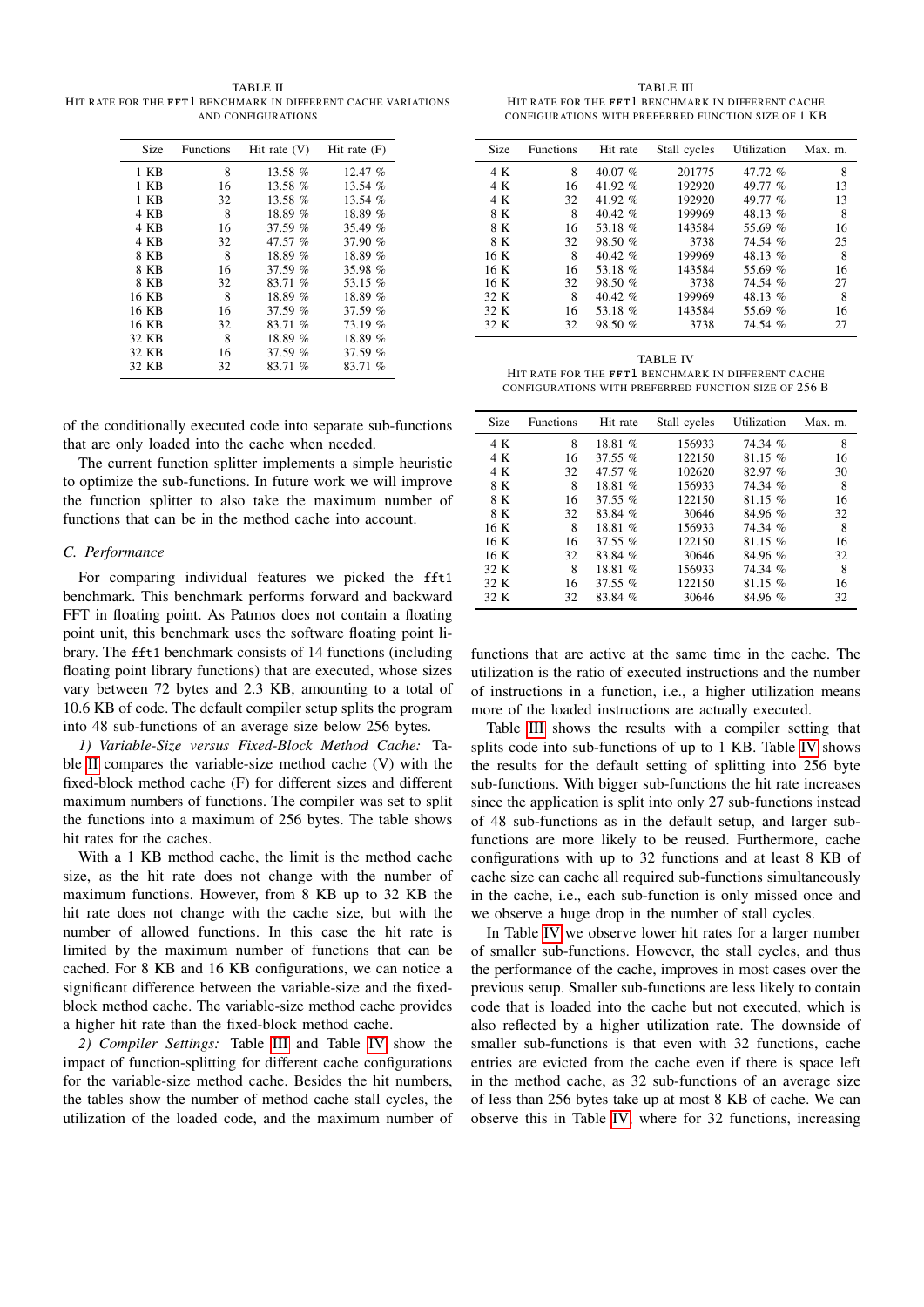

<span id="page-7-11"></span>Fig. 4. Hit rate over code size for 59 different benchmarks for a 8 KB method cache with maximum 32 methods

the cache size beyond 8 KB has no effect, and for smaller tag memories doubling the 4 KB cache has no effect.

*3) Multiple Benchmarks:* In this subsection we use one method cache configuration (8 KB and 32 functions) and eval-uate the hit rate for all benchmarks from the Mälardalen [\[5\]](#page-7-9) and the MiBench benchmark [\[6\]](#page-7-10) suites.

Figure [4](#page-7-11) shows a scatter plot of the hit rate over the code size of the benchmark. We see a great variation of the code sizes with more small benchmarks than large benchmarks. We observe no correlation between the code size and the hit ratio. Therefore, the hit rate of the method cache is independent of the code size.

Figure [5](#page-8-11) shows a bar graph with the hit rate for each evaluated benchmark.<sup>[2](#page-7-12)</sup> For the benchmarks close to 100%, all functions fit into the cache and therefore each function has to be loaded only once. The benchmarks where the hit rate is low are small applications with a single main routine and no further functions. Therefore, the cache loads this main function on startup and the hit rate is not significant for the execution since no replacement inside the cache is executed. The rest of the benchmarks achieve a good hit rate that is above 50%.

# VI. CONCLUSION

<span id="page-7-5"></span>Real-time systems need time-predictable comport architectures. In this paper we presented a time-predictable instruction cache; the method cache. The method cache caches whole functions and therefore misses can only happen at call and return instructions. This leads to a simplification of the worstcase execution time analysis.

We implemented the method cache in the time-predictable processor Patmos and evaluated the performance of different configurations. The comparison of the fixed-block and variable-size method cache shows an improvement of the

<span id="page-7-12"></span><sup>2</sup>The benchmarks denoted by *-tiny* are modified setups with decreased loop counts or smaller input files to keep the runtime on the simulator low.

hit/miss ratio for the latter one. Different compiler settings demonstrate the dependency of the cache performance on the function-splitting by the compiler. Results show an improved performance when splitting into smaller sub-functions.

### *Acknowledgment*

We thank Florian Brander for the development of the Patmos software simulator, a tool that has helped design and development activity within the T-CREST project.

This work was partially funded under the European Union's 7th Framework Programme under grant agreement no. 288008: Time-predictable Multi-Core Architecture for Embedded Systems (T-CREST). This work is part of the project "Hard Real-Time Embedded Multiprocessor Platform - RTEMP" and received partial funding from the Danish Research Council for Technology and Production Sciences under contract 12- 127600.

### *Source Access*

We provide the code of the method cache, included in Patmos, and the compiler for Patmos in open source at:

<https://github.com/t-crest>

#### **REFERENCES**

- <span id="page-7-2"></span>[1] Sahar Abbaspour, Florian Brandner, and Martin Schoeberl. A timepredictable stack cache. In *Proceedings of the 9th Workshop on Software Technologies for Embedded and Ubiquitous Systems*, 2013.
- <span id="page-7-4"></span>[2] Jonathan Bachrach, Huy Vo, Brian Richards, Yunsup Lee, Andrew Waterman, Rimas Avizienis, John Wawrzynek, and Krste Asanovic. Chisel: constructing hardware in a Scala embedded language. In Patrick Groeneveld, Donatella Sciuto, and Soha Hassoun, editors, *The 49th Annual Design Automation Conference (DAC 2012)*, pages 1216–1225, San Francisco, CA, USA, June 2012. ACM.
- <span id="page-7-3"></span>[3] DTU. D 2.1 software simulator of Patmos. Technical report, T-CREST: [http://www.t-crest.org/page/results,](http://www.t-crest.org/page/results) 2012.
- <span id="page-7-0"></span>[4] Manil Dev Gomony, Benny Akesson, and Kees Goossens. Architecture and optimal configuration of a real-time multi-channel memory controller. In *Design, Automation Test in Europe Conference Exhibition (DATE), 2013*, pages 1307–1312, 2013.
- <span id="page-7-9"></span>[5] Jan Gustafsson, Adam Betts, Andreas Ermedahl, and Björn Lisper. The mälardalen WCET benchmarks - past, present and future. In Proceedings *of the 10th International Workshop on Worst-Case Execution Time Analysis*, July 2010.
- <span id="page-7-10"></span>[6] Matthew R. Guthaus, Jeffrey S. Ringenberg, Dan Ernst, Todd M. Austin, Trevor Mudge, and Richard B. Brown. MiBench: A free, commercially representative embedded benchmark suite. In *Proceedings of the IEEE 4th annual Workshop on Workload Characterization*, 2001.
- <span id="page-7-1"></span>[7] Reinhold Heckmann and Christian Ferdinand. Worst-case execution time prediction by static program analysis. Technical report, AbsInt Angewandte Informatik GmbH. [Onlinei [\(http://www.absint.de/aiT](http://www.absint.de/aiT_WCET.pdf) [WCET.pdf\)](http://www.absint.de/aiT_WCET.pdf), last accessed November 2013].
- <span id="page-7-7"></span>[8] Stefan Metzlaff, Irakli Guliashvili, Sascha Uhrig, and Theo Ungerer. A dynamic instruction scratchpad memory for embedded processors managed by hardware. In Mladen Berekovic, William Fornaciari, Uwe Brinkschulte, and Cristina Silvano, editors, *Architecture of Computing Systems - ARCS 2011*, volume 6566 of *Lecture Notes in Computer Science*, pages 122–134. Springer Berlin / Heidelberg, 2011.
- <span id="page-7-6"></span>[9] Stefan Metzlaff, Sascha Uhrig, Jörg Mische, and Theo Ungerer. Predictable dynamic instruction scratchpad for simultaneous multithreaded processors. In *Proceedings of the 9th workshop on Memory performance (MEDEA 2008)*, pages 38–45, New York, NY, USA, 2008. ACM.
- <span id="page-7-8"></span>[10] Stefan Metzlaff and Theo Ungerer. Impact of instruction cache and different instruction scratchpads on the WCET estimate. In *High Performance Computing and Communication 2012 IEEE 9th International Conference on Embedded Software and Systems (HPCC-ICESS), 2012 IEEE 14th International Conference on*, pages 1442 –1449, june 2012.